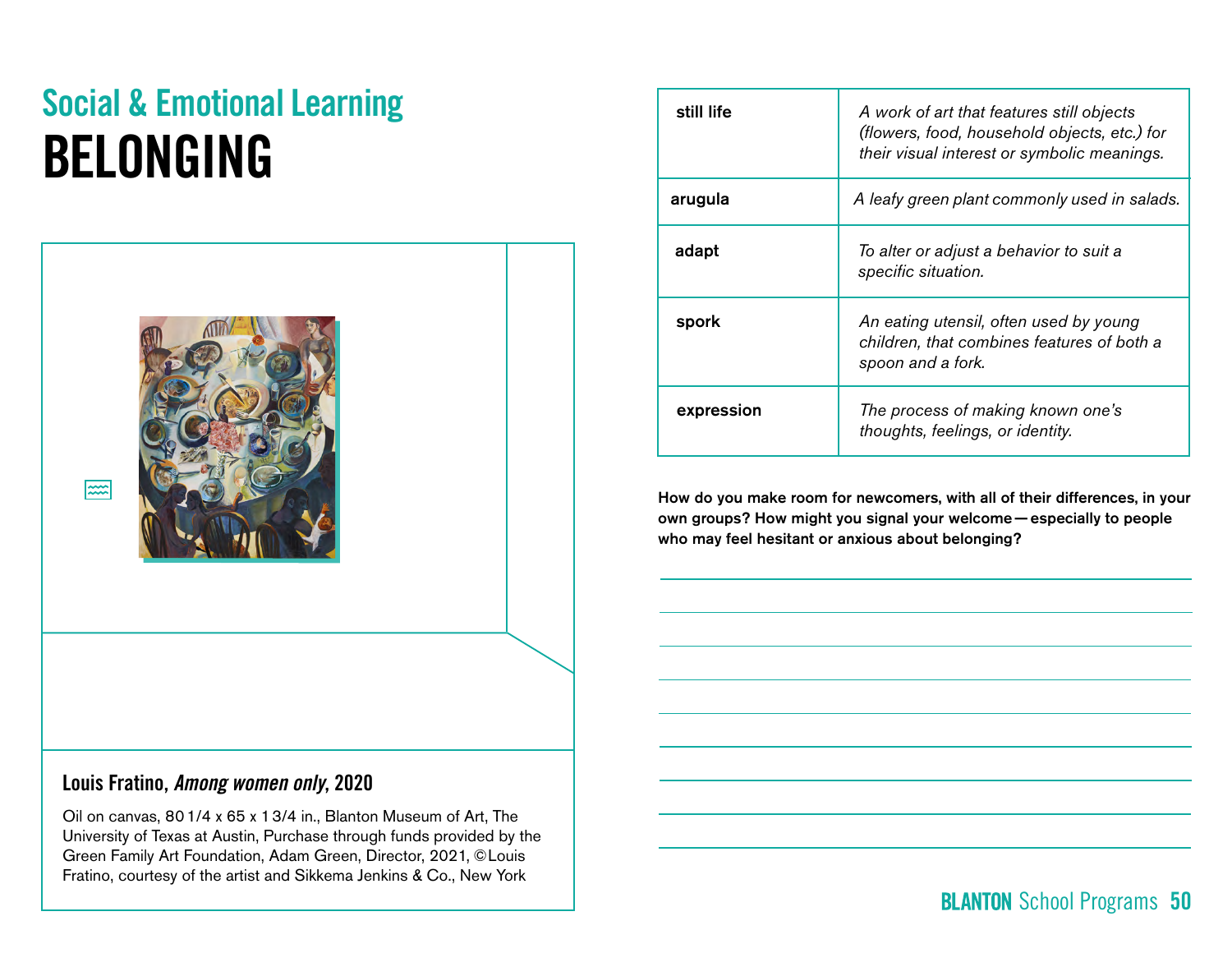Set up plates, glasses, silverware on a table in an interesting way. Look closely, and draw a still life based on what you see. If you'd like, you can draw food or flowers from your imagination to add color and visual interest.

### STILL LIFE GRATITUDE CHART

Make a practice of noticing the good things in life. For each day of the week, draw or write down one thing you are thankful for.

| <b>Monday</b>   |
|-----------------|
|                 |
| <b>Tuesday</b>  |
|                 |
| Wednesday       |
|                 |
| <b>Thursday</b> |
|                 |
| <b>Friday</b>   |
|                 |
| <b>Saturday</b> |
|                 |
| <b>Sunday</b>   |
|                 |